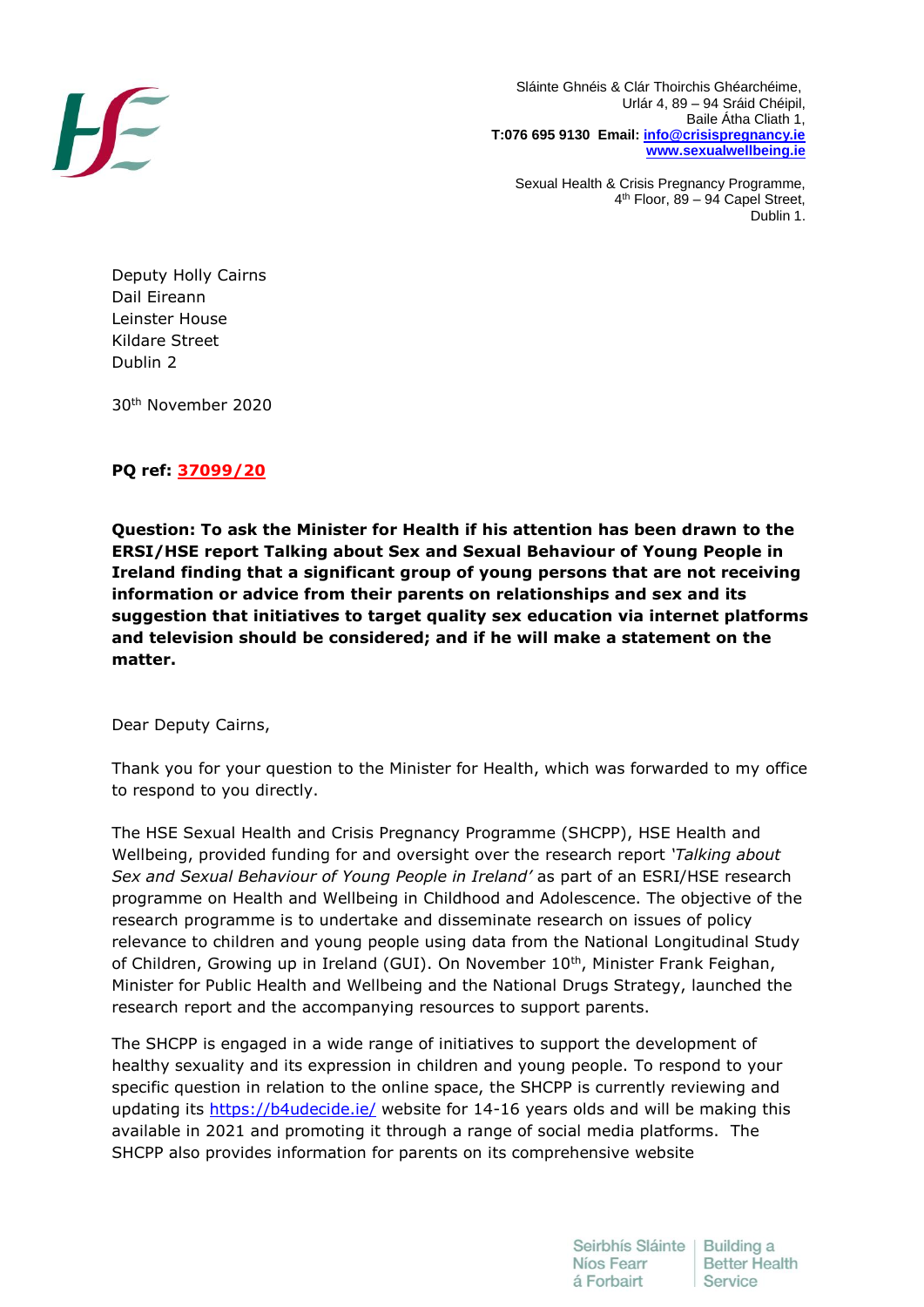[www.sexualwellbeing.ie](http://www.sexualwellbeing.ie/) and regularly uses social media to promote the availability of this support to parents.

More broadly, the SHCPP recognises that information-giving is only one aspect of relationships and sexuality education. Young people also need safe spaces, mediated by trustworthy adults, in which they can discuss issues and develop the knowledge, attitudes, behaviours and skills that will enable them to form healthy, happy relationships. This includes healthy, happy sexual relationships, if that is their choice in adult life. To this end, the SHCPP supports a range of RSE initiatives in the home, school and community settings. While all of these settings play a vital part in the education of children, the home, as the first and most immersive setting, is of crucial importance.

## **HSE supports in the home setting**

The home is the first place where children and young people learn about relationships and sexuality. From birth they get messages about a range of things including: their body, their gender and expected gender roles, and about relationships. The SHCPP aims to raise parents' awareness of the impact of these messages, and to support them in consciously attending to their child's healthy, holistic sexuality development, just as they attend to all other aspects of development.

As parents begin their parenting journey, the HSE National Healthy Childhood Programme includes information on healthy sexual development within their overall treatment of healthy childhood development. They offer this support in their booklets *My Child 0-2*, and *My Child 2-5*, and on the website *mychild.ie.*

HSE SHCPP then offers a series of booklets for parents under the overall title, *'Making the 'Big Talk' many small talks'.* These booklets seek to normalise and support parent/child conversations about relationships, sexuality and growing up; encouraging the habit of ongoing communication about these issues from very early childhood through to young adulthood.

The booklets currently available are:

- **Making the 'Big Talk' many small talks: 4-7 years**. A rebranded resource, originally published in 2018 as *'Talking to your young child about relationships, sexuality and growing up'*. The resource includes a small story **'Tom's Flower Power'** which gives a simple explanation of where babies come from. [https://www.sexualwellbeing.ie/for-parents/mtbtmst-4-7-plus-tom-s-power](https://www.sexualwellbeing.ie/for-parents/mtbtmst-4-7-plus-tom-s-power-flower.pdf)[flower.pdf](https://www.sexualwellbeing.ie/for-parents/mtbtmst-4-7-plus-tom-s-power-flower.pdf) <https://www.sexualwellbeing.ie/for-parents/tom-power-flower.pdf>
- **Making the 'Big Talk' many small talks: 8-12 years.** A booklet addressing the issues of puberty and early adolescence. This can help parents to expand on the themes covered in the recently updated **Busy Bodies** booklet for children which address the same developmental stage. Busy Bodies booklet was originally developed by the HSE in 2007 and has been widely used in homes and schools across Ireland in the intervening years.

[https://www.sexualwellbeing.ie/for-parents/making-the-big-talk-many-small](https://www.sexualwellbeing.ie/for-parents/making-the-big-talk-many-small-talks-for-parents-of-8-12-year-olds.pdf)[talks-for-parents-of-8-12-year-olds.pdf](https://www.sexualwellbeing.ie/for-parents/making-the-big-talk-many-small-talks-for-parents-of-8-12-year-olds.pdf) <https://www.sexualwellbeing.ie/for-parents/busy-bodies-english-language.pdf>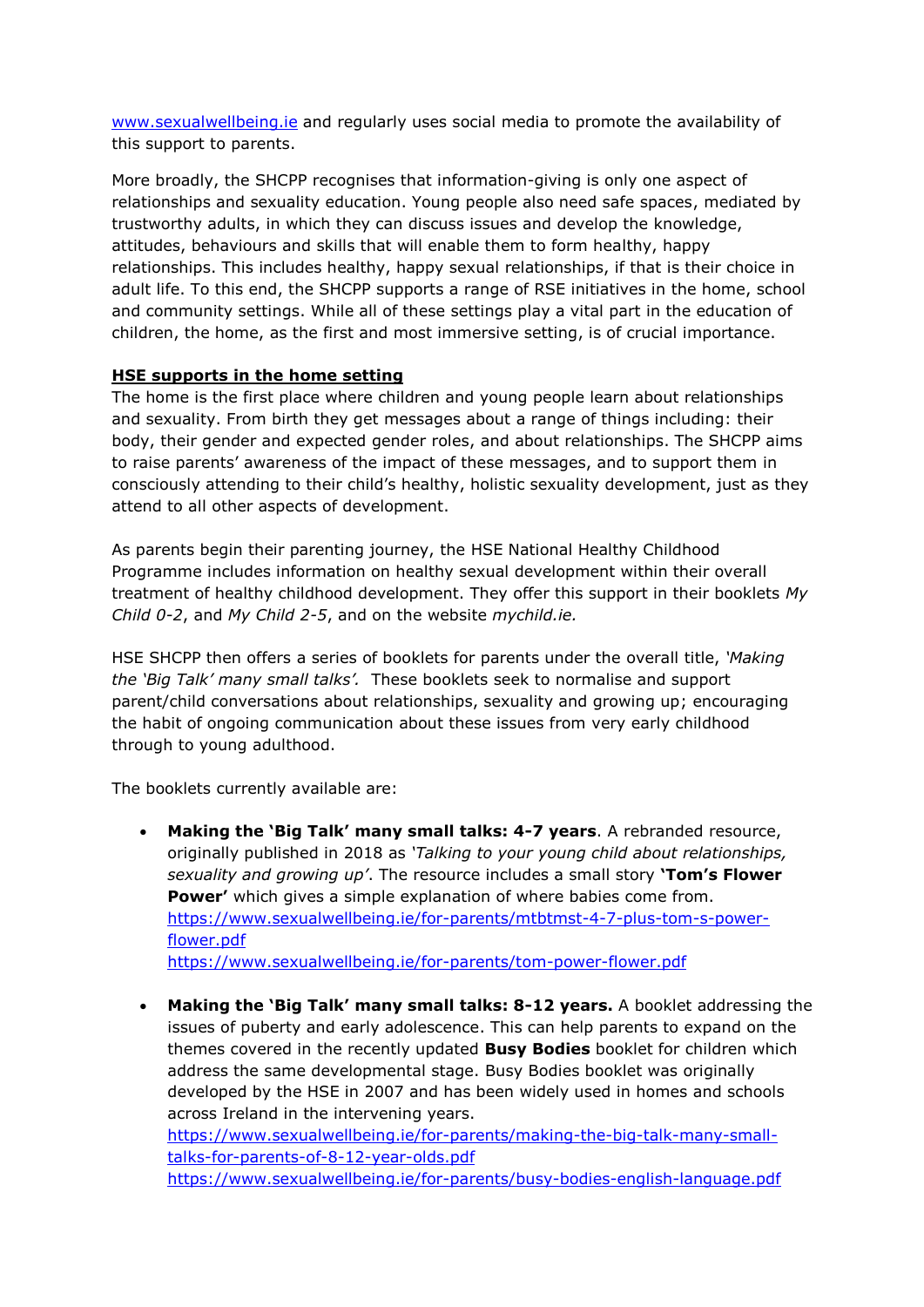**Making the 'Big Talk' many small talks: Healthy Ireland Library Collection.** A brochure listing the range of commercial and HSE resources on the topic of relationships and sexuality that have been made available in all 330 branch libraries through the 'HI at your library' programme. [https://www.sexualwellbeing.ie/for-parents/making-the-big-talk-many-small](https://www.sexualwellbeing.ie/for-parents/making-the-big-talk-many-small-talks-healthy-ireland-library-catalogue.pdf)[talks-healthy-ireland-library-catalogue.pdf](https://www.sexualwellbeing.ie/for-parents/making-the-big-talk-many-small-talks-healthy-ireland-library-catalogue.pdf)

The next book in the series, **Making the 'Big Talk' many small talks: 13-18 years** is due for publication in late 2021. The HSE intends to partner with our statutory and NGO partners to use this opportunity to further promote the overall importance of parent/child communication on relationships and sexuality.

In addition to the production of resources, the SHCPP funds:

- The National Parents Council Primary to deliver the course 'Parenting: Supporting your child to build healthy friendships and relationships'.
- The Irish Family Planning Association (IFPA) to deliver the 'Speakeasy' programme to parents and the specialised 'Speakeasy Plus' programme to parents and to professionals to enable them support the sexuality development of children and young people with a disability.

### **HSE supports in care and foster care settings**

In recognition that children in care and foster care need additional support, the SHCPP is working closely with Tusla to act on recommendations arising from the *Sexual Health and Sexual Education Needs Assessment of Young People in Care* (SENYPIC) study. This collaboration has resulted in the development of a digital toolkit for foster carers and professionals, which will enable them to better support the sexual health and wellbeing of the children and young people in their care. The toolkit will be made available in early 2021.

#### **HSE supports in the school setting**

The SHCPP has a long history of collaboration with the Department of Education and its agencies to support the delivery of Relationship and Sexuality Education (RSE) in the context of Social Personal and Health Education (SPHE). The HSE's **Busy Bodies** video and booklet are widely used in Primary schools to address issues of puberty and early adolescence. In addition the HSE co-produced the **Trust** and the **Growing up LGBT**  resources for use in the Post Primary sector.

At present, the HSE is working closely with the NCCA on its review and redevelopment of the RSE curriculum. It is also engaged in the production of a teaching resource in support of the new Junior Cycle SPHE Short Course. This will include three RSE units. The first units of this resource will be available in the coming weeks.

#### **HSE supports in the community setting**

The SHCPP also funds the development and delivery of RSE related training to youth workers to enable them to promote the relationship and sexuality wellbeing of the young people who use their services. Specifically it: